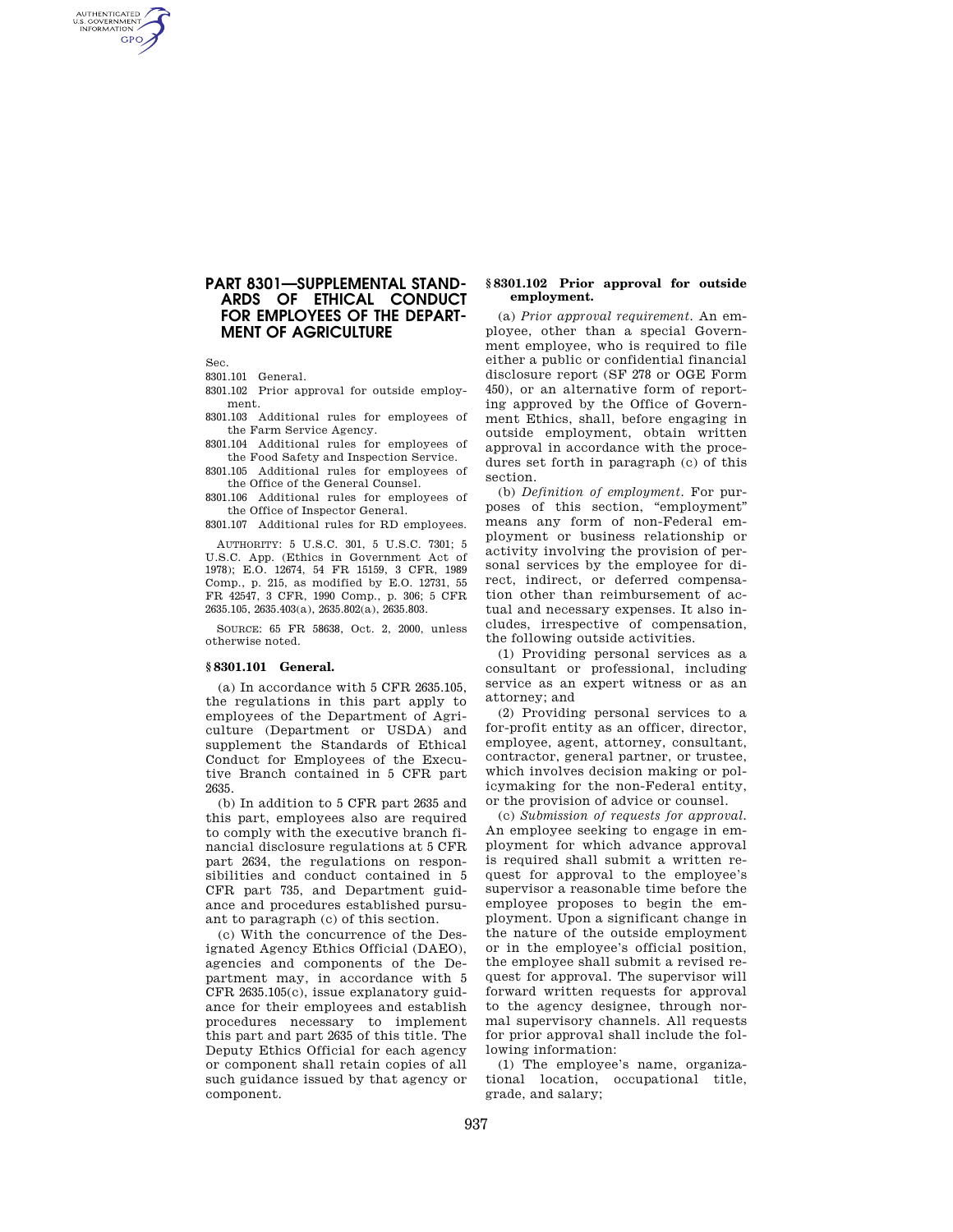(2) The nature of the proposed outside employment, including a full description of the specific duties or services to be performed;

(3) A description of the employee's official duties that relate in any way to the proposed employment;

(4) The name and address of the person or organization for whom or with which the employee is to be employed, including the location where the services will be performed;

(5) The method or basis of any compensation (e.g., fee, per diem, honorarium, royalties, stock options, travel and expenses, or other);

(6) A statement as to whether the compensation is derived from a USDA grant, contract, cooperative agreement, or other source of USDA funding;

(7) For employment involving the provision of consultative or professional services, a statement indicating whether the client, employer, or other person on whose behalf the services are performed is receiving, or intends to seek, a USDA grant, contract, cooperative agreement, or other funding relationship; and

(8) For employment involving teaching, speaking, writing or editing, the proposed text of any disclaimer required by  $5$  CFR  $2635.807(b)$ .

(d) *Standard for approval.* Approval shall be granted by the agency designee unless it is determined that the outside employment is expected to involve conduct prohibited by statute or Federal regulation, including 5 CFR part 2635.

(e) *Responsibilities of the component agencies.* (1) The agency designee for each separate agency or component of USDA may issue an instruction or manual issuance exempting categories of employment from a requirement of prior written approval based on a determination that employment within those categories would generally be approved and is not likely to involve conduct prohibited by Federal statutes or regulations, including 5 CFR part 2635 and this part.

(2) Department components may specify internal procedures governing the submission of prior approval requests, including but not limited to: timely submission requirements; determination deadlines; appeals or reviews;

**§ 8301.103 5 CFR Ch. LXXIII (1–1–11 Edition** 

and requirements for updating requests. Internal procedures also should designate appropriate officials to act on such requests. The instructions or manual issuances may include examples of outside employment that are permissible or impermissible consistent with 5 CFR part 2635 and this part. With respect to employment involving teaching, speaking or writing, the instructions or manual issuances may specify pre-clearance procedures and/or require disclaimers indicating that the views expressed do not necessarily represent the views of the agency, USDA or the United States.

(3) The officials within the respective USDA agencies or components responsible for the administrative aspects of these regulations and the maintenance of records shall make provisions for the filing and retention of requests for approval of outside employment and copies of the notification of approval or disapproval.

#### **§ 8301.103 Additional rules for employees of the Farm Service Agency.**

(a) *Application.* This section applies only to Farm Service Agency (FSA) personnel who are Federal employees within the meaning of 5 U.S.C. 2105. This section does not apply to FSA community committee members, county committee members, and county office personnel, who are either elected to their positions or are employees of community or county committees established under 16 U.S.C. 590h. For rules applicable to FSA community committee members, county committee members, and county office personnel, see 7 CFR part 7.

(b) *Definition of FSA program participant.* For purposes of this section, the phrase "FSA program participant," includes any person who is, or is an applicant to become, an FSA borrower, FSA grantee, or recipient of any other form of FSA financial assistance available under any farm credit, payment or other program administered by FSA.

(c) *Prohibited real estate purchases.* (1) No FSA employee, or spouse or minor child of an FSA employee, may directly or indirectly purchase real estate held in the FSA inventory, for sale under forfeiture to FSA, or from an FSA program participant.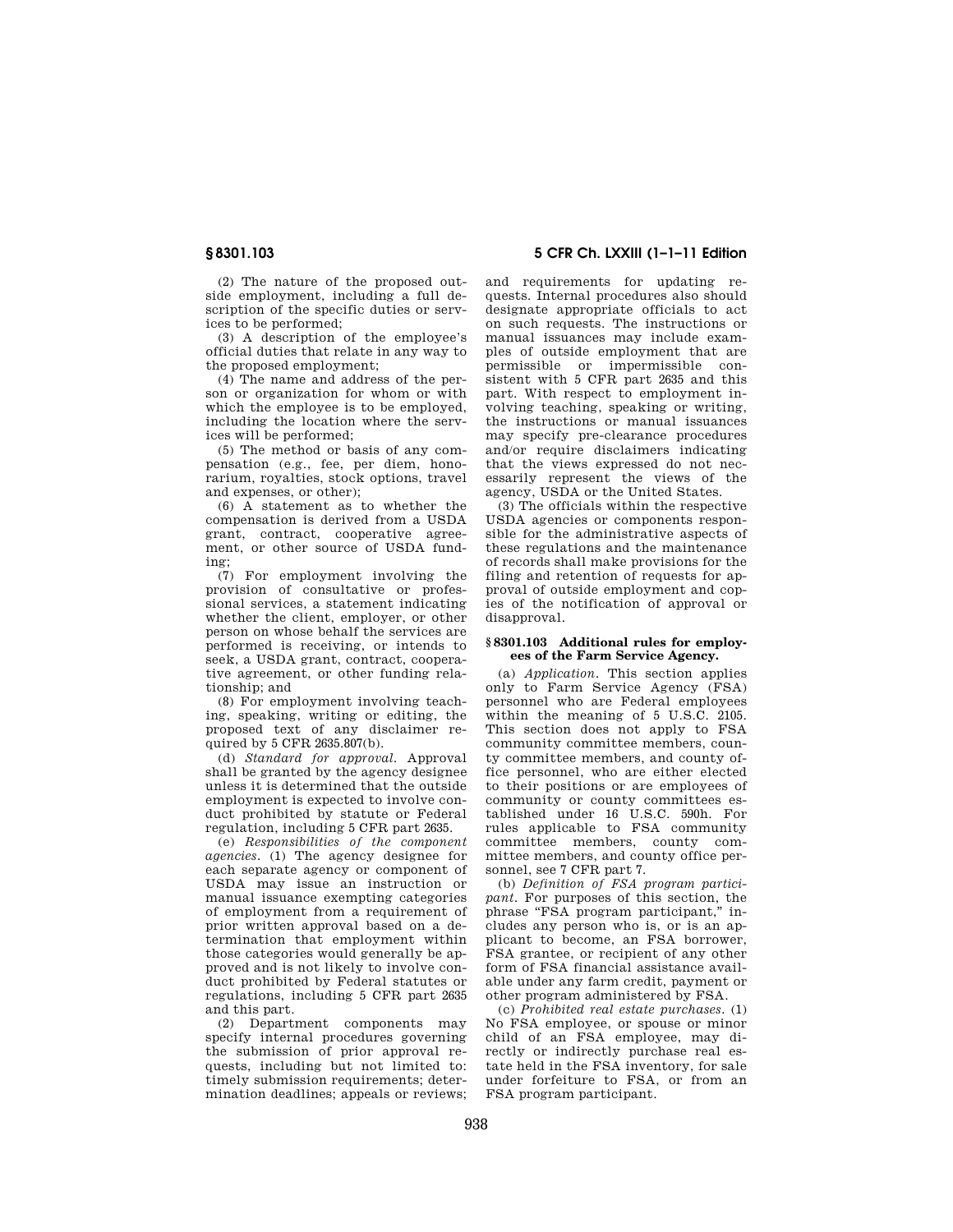## **Department of Agriculture § 8301.106**

(2) *Waiver.* A request for an exception to the prohibition found in paragraph  $(c)(1)$  of this section may be submitted jointly by the FSA program participant and FSA employee (whether on his or her own behalf, or on behalf the employee's spouse or minor child), to the FSA State Executive Director. The FSA State Executive Director may grant a written waiver from this prohibition based on a determination made with the advice and clearance of the DAEO and the FSA headquarters ethics advisor that the waiver is not inconsistent with part 2635 of this title nor 7 U.S.C. 1986 nor otherwise prohibited by law and that, under the particular circumstances, application of the prohibition is not necessary to avoid the appearance of misuse of position or loss of impartiality or otherwise to ensure confidence in the impartiality and objectivity with which agency programs are administered. A waiver under this paragraph may impose appropriate conditions, such as requiring execution of a written disqualification.

(d) *Prohibited transactions with FSA program participants.* (1) Except as provided in paragraph  $(d)(2)$  of this section, no FSA employee or spouse or minor child of an FSA employee may directly or indirectly: sell real property to; lease real property to or from; sell to, lease to or from, or purchase personal property from; or employ for compensation a person whom the FSA employee knows or reasonably should know is an FSA program participant directly affected by decisions of the particular FSA office in which the FSA employee serves.

(2) *Exceptions.* Paragraph (d)(1) of this section does not apply to:

(i) A sale, lease, or purchase of personal property, if it involves:

(A) Goods available to the general public at posted prices that are customary and usual within the community; or

(B) Property obtained pursuant to public auction; or

(ii) Transactions listed in  $(d)(1)$  of this section determined in advance by the appropriate FSA State Executive Director, after consulting with the FSA Headquarters ethics advisor, to be consistent with part 2635 of this title and otherwise not prohibited by law.

(e) *Additional prior approval requirements for outside employment.* Any FSA employee not otherwise required to obtain approval for outside employment under §8301.102 shall obtain written approval in accordance with the procedures and standards set forth in paragraphs (c) and (d) of §8301.102 before engaging in outside employment, as that term is defined by paragraph (b) of §8301.102, with or for a person:

(1) Whom the FSA employee knows, or reasonably should know, is an FSA program participant; and

(2) Who is directly affected by decisions made by the particular FSA office in which the FSA employee serves.

[65 FR 58638, Oct. 2, 2000, as amended at 67 FR 58319, Sept. 16, 2002]

### **§ 8301.104 Additional rules for employees of the Food Safety and Inspection Service.**

Any employee of the Food Safety and Inspection Service not otherwise required to obtain approval for outside employment under §8301.102, shall, before engaging in any form of outside employment, obtain written approval in accordance with the procedures and standards set forth in paragraphs (c) and (d) of §8301.102

### **§ 8301.105 Additional rules for employees of the Office of the General Counsel.**

Any attorney serving within the Office of the General Counsel, not otherwise required to obtain approval for outside employment under §8301.102, shall obtain written approval, in accordance with the procedures and standards set forth in paragraphs (c) and (d) of §8301.102, before engaging in the outside practice of law, whether compensated or not.

#### **§ 8301.106 Additional rules for employees of the Office of Inspector General.**

Any employee of the Office of Inspector General, not otherwise required to obtain approval for outside employment under §8301.102, shall obtain written approval, in accordance with the procedures and standards set forth in paragraphs (c) and (d) of §8301.102, before engaging in any form of outside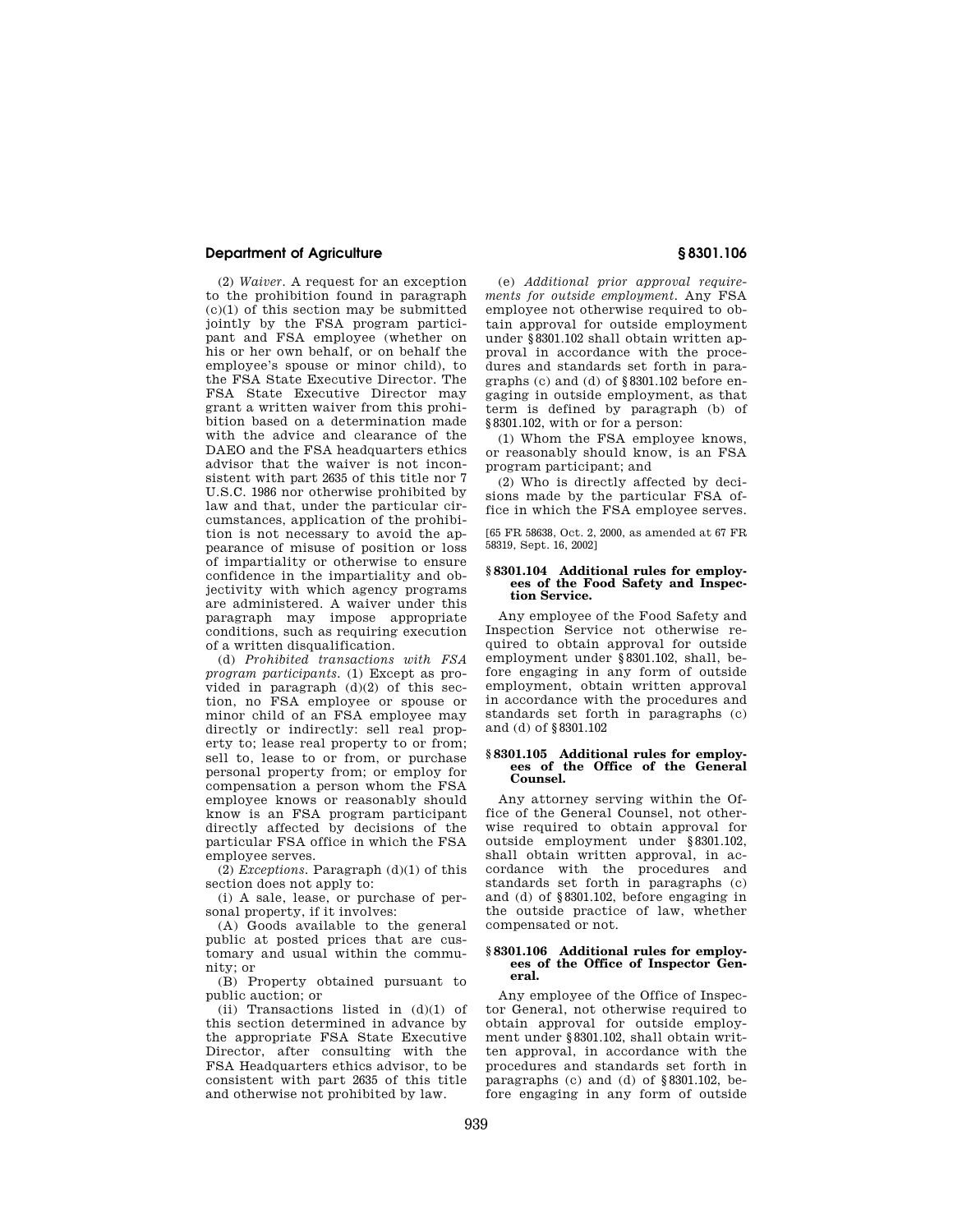employment that involves the following:

(a) Law enforcement, investigation, security, firearms training, defensive tactics training, and protective services;<br> $\frac{1}{(h)}$ 

Auditing, accounting, bookkeeping, tax preparation, and other services involving the analysis, use, or interpretation of financial records;

(c) The practice of law, whether compensated or not; or

(d) Employment involving personnel, procurement, budget, computer, or equal employment opportunity services.

#### **§ 8301.107 Additional rules for RD employees.**

(a) *Application.* Except where otherwise noted below, this section applies to all of the Department's RD employees, other than special Government employees, as defined at 18 U.S.C. 202, including employees of the Rural Housing Service, Rural Business and Cooperative Service, and Rural Utilities Service.

(b) *Definition of RD program participant.* For purposes of this section, the phrase "RD program participant," includes any person (including any entity) who, either individually or collectively, currently has an outstanding loan, loan guaranty, or grant from RD, currently receives any other form of RD financial assistance under a credit, payment, or other program administered by RD, or has an application on file to become an RD borrower, RD grantee, or recipient of any other form of RD financial assistance available under any credit, payment or other program administered by RD. Voluntary membership by a person in a utility or public-type facility organization that is an RD program participant does not make the person an RD program participant.

(c) *Prohibited financial interests.* (1) Except as provided for in paragraph  $(c)(2)$  of this section, an RD employee, or a spouse or minor child of an RD employee, shall not knowingly own, receive, or acquire stock, or hold any other financial interest in a for-profit entity, or affiliate of a for-profit entity, that is an RD program participant, a business that does or seeks to do business with RD, or one that sells repeatedly to RD borrowers or contractors for payment from RD loan, loan guaranty, or grant funds, if that entity or affiliate is affected by decisions of the particular RD office in which the RD employee serves. Types of entities covered by this section include, but are not limited to the following:

(i) Entities engaged in commercial real estate sales and leasing, including brokers, sales agents, mortgage lenders, and other financial servers;

(ii) Title and abstract companies;

(iii) House/building construction companies and subcontractors;

(iv) Building supply companies and lumberyards;

(v) Insurance companies; and

(vi) Entities involved in land development.

(2) *Exceptions.* (i) Nothing in this section prohibits an RD employee, or a spouse or minor child of an RD employee, from owning any of the interests described in paragraph (c)(1) of this section where the interest is held through investment in a publicly traded or publicly available mutual fund or other collective investment fund or in a widely held pension or similar fund provided that the fund does not invest more than 5 percent of its assets in any one entity covered under paragraph (c)(1) of this section and does not invest more than 25 percent of its assets in any combination of entities covered under paragraph (c)(1) of this section.

(ii) Nothing in this section prohibits an RD employee, or a spouse or minor child of an RD employee, from owning Patronage Capital that the employee receives simply by reason of being a member of a nonprofit entity, such as an electric, telecommunications, or water cooperative. For purposes of this section, Patronage Capital is defined as amounts received for providing a service in excess of the amounts required for operating costs and expenses.

(d) *Prohibited real estate purchases.* Except in cases where a waiver has been granted pursuant to paragraph (g) of this section, no RD employee, or spouse or minor child of an RD employee may personally, or through the participation of another person, knowingly purchase real estate or personal property: Mortgaged or pledged to the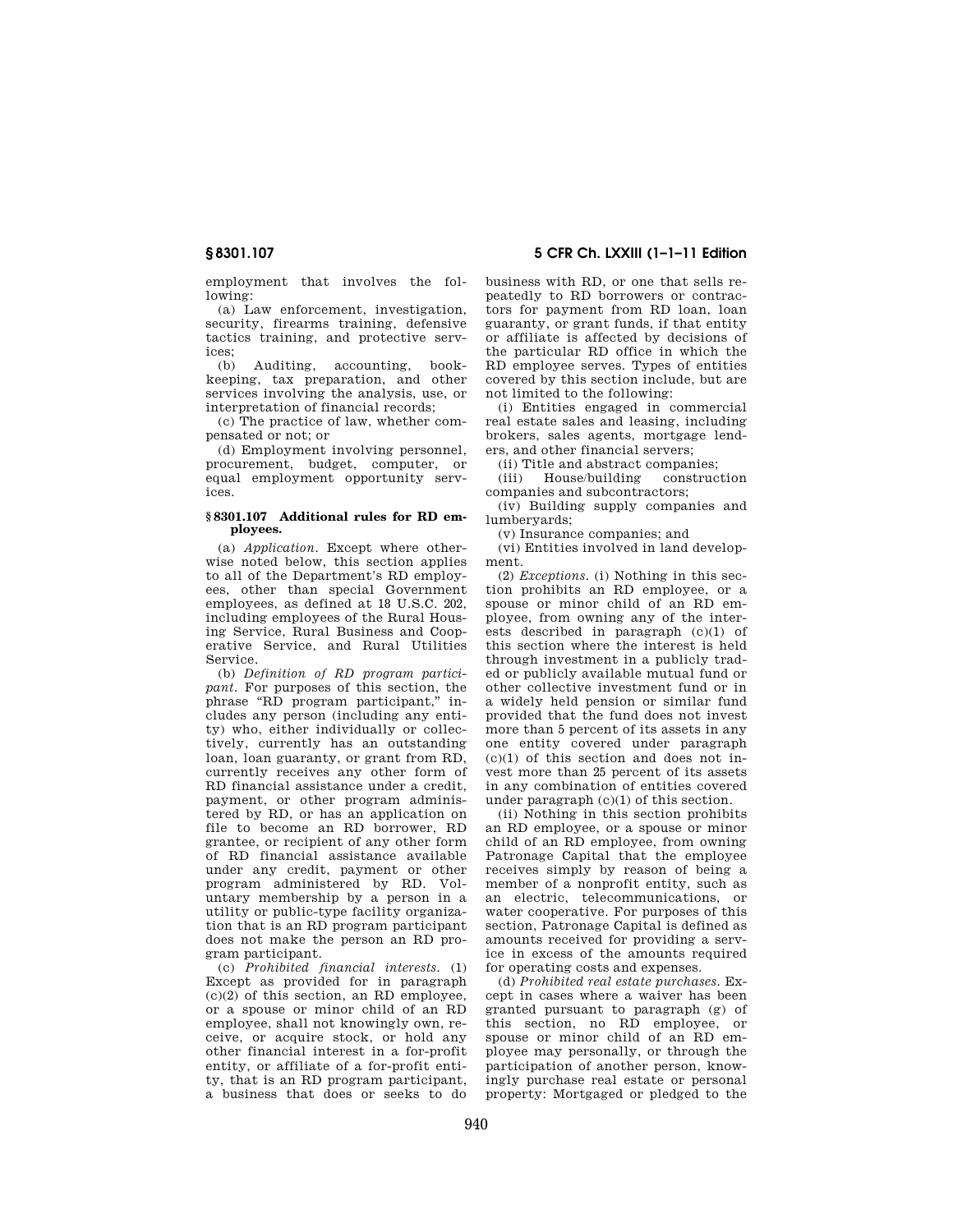## **Department of Agriculture § 8301.107**

Government through RD; held in the RD inventory; for sale under forfeiture to RD; or from an RD program participant.

(e) *Prohibited transactions with RD program participants.* (1) Except in cases where a transaction is subject to the exceptions set forth in paragraph  $(e)(2)$ of this section, or where a waiver has been granted pursuant to paragraph (g) of this section, no RD employee or spouse or minor child of an RD employee, may knowingly: Purchase an interest in or sell real property to; lease real property to or from; sell to, lease to or from, or purchase personal property from; seek or accept credit from RD-financed cooperative associations; or employ for compensation a person whom the RD employee or spouse or minor child of the RD employee, knows or reasonably should know is an RD program participant directly affected by decisions of the particular RD office in which the RD employee serves.

(2) *Exceptions.* Paragraph (e)(1) of this section does not apply to a sale, lease, or purchase of personal property, if it involves goods available to the general public at posted prices that are customary and usual within the community.

(f) *Prohibited outside employment.* No RD employee may provide personal consulting services for any person or entity with an application on file with, grant from, or outstanding loan or loan guaranty with RD, if the application, grant, or outstanding loan or loan guaranty could be affected directly by decisions of the particular RD office in which the RD employee serves.

(g) *Waiver*—(1) *Approving officials.* A written request for an exception to the prohibitions found in paragraphs (d) and (e) of this section may be submitted in advance of the transaction by the RD employee (whether on his or her own behalf, or on behalf of the employee's own spouse or minor child) to:

(i) The RD State Director, for RD State-level employees; or

(ii) The Deputy Administrator for Operations and Management, for RD State Directors and National Office employees.

(2) *Standards.* The RD State Director or Deputy Administrator for Operations and Management may grant a written waiver from this prohibition based on a determination made with the concurrence of the USDA Office of Ethics that all three of the following conditions are satisfied:

(i) The waiver is not inconsistent with part 2635 of this title, this part, or 7 U.S.C. 1986, nor otherwise prohibited by law, and that, under the particular circumstances, application of the prohibition is not necessary to avoid the appearance of misuse of position or loss of impartiality or otherwise to ensure confidence in the impartiality and objectivity with which agency programs are administered;

(ii) The transaction:

(A) Appears free of duress or favoritism;

(B) Does not involve a contractual relationship or obligation that exceeds 365 consecutive calendar days; and

(C) Is in the best interests of the RD program participant; and

(iii) A denial of the request would likely cause significant hardship to the RD program participant.

(3) *Additional conditions.* A waiver under this paragraph may impose appropriate conditions, such as requiring execution of a written disqualification. Approval of a waiver under this paragraph does not exempt the employee from complying with other applicable programmatic requirements under 7 CFR part 3550.9.

(h) *Additional prior approval requirement for outside employment.* (1) Any RD employee wishing to engage in outside employment as defined in paragraph (b) of §8301.102 and who is not otherwise required to obtain approval therefor under that section, shall obtain prior written approval in accordance with the procedures set forth in paragraphs (c) and (d) of §8301.102 if the outside employment is covered under paragraph  $(h)(2)$  or paragraph  $(h)(3)$  of this section.

(2) Outside employment is subject to the prior approval requirement of this paragraph if it involves any of the following activities, if conducted in the area serviced by the RD office in which the employee serves:

(i) Sale, appraisal, or assessment of real estate;